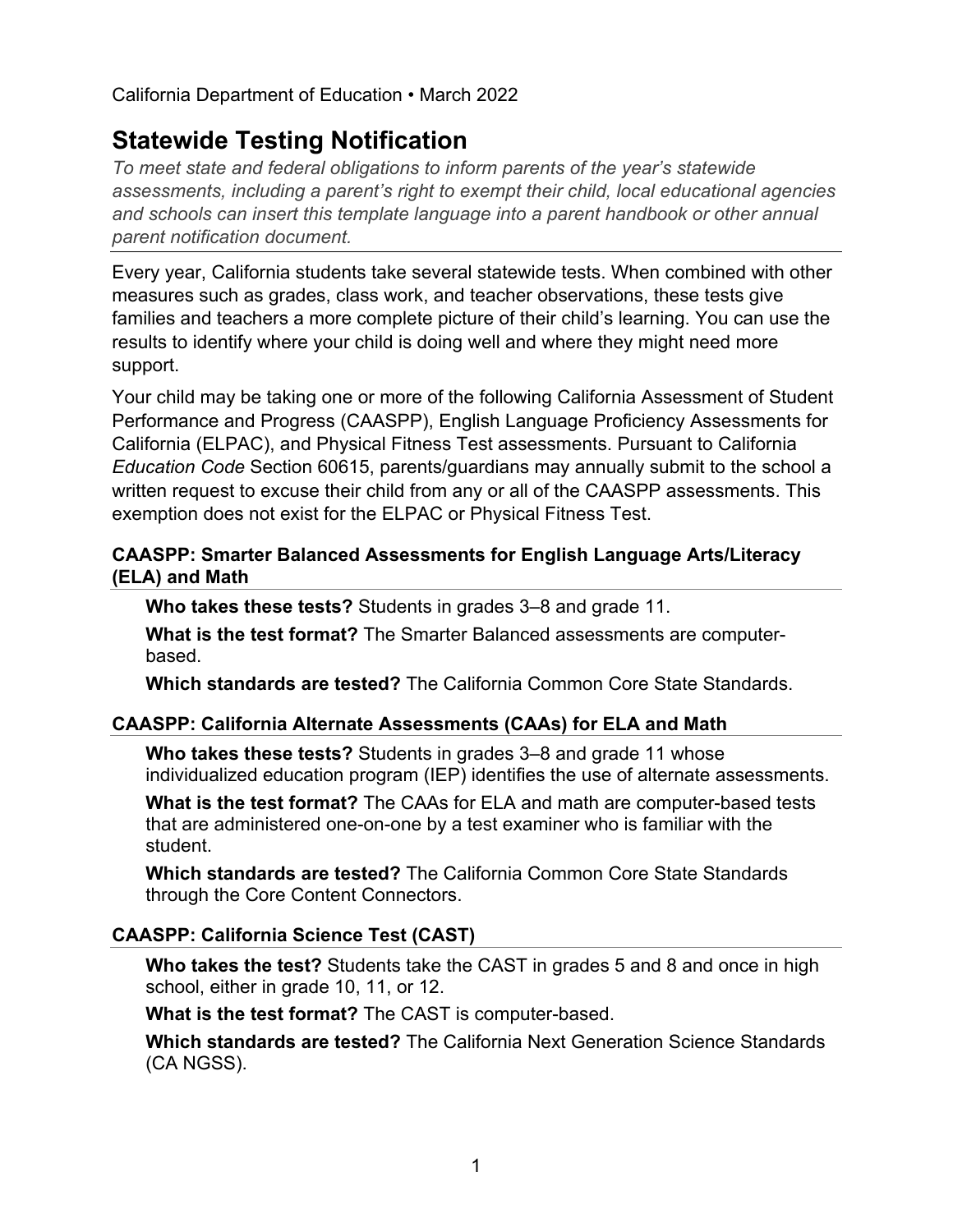## **CAASPP: California Alternate Assessment (CAA) for Science**

**Who takes the test?** Students whose IEP identifies the use of an alternate assessment take the CAA for Science in grades 5 and 8 and once in high school, either in grade 10, 11, or 12.

**What is the test format?** The CAA for Science is a series of four performance tasks that can be administered throughout the year as the content is taught.

**Which standards are tested?** Alternate achievement standards derived from the CA NGSS.

## **CAASPP: California Spanish Assessment (CSA)**

**Who takes the test?** The CSA is an optional test for students in grades 3–12 that tests their Spanish reading, listening, and writing mechanics.

**What is the test format?** The CSA is computer-based.

**Which standards are tested?** The California Common Core State Standards en Español.

### **ELPAC**

**Who takes the test?** Students who have a home language survey that lists a language other than English will take the Initial test, which identifies students as an English learner student or as initially fluent in English. Students who are classified as English learner students will take the Summative ELPAC every year until they are reclassified as proficient in English.

**What is the test format?** Both the Initial and Summative ELPAC are computerbased.

**Which standards are tested?** The 2012 California English Language Development Standards.

#### **Alternate ELPAC**

**Who takes the test?** Students whose IEP identifies the use of an alternate assessment and who have a home language survey that lists a language other than English will take the Alternate Initial ELPAC, which identifies students as an English learner student or as initially fluent in English. Students who are classified as English learner students will take the Alternate Summative ELPAC every year until they are reclassified as proficient in English.

**What is the test format?** Both the Alternate Initial and Alternate Summative ELPAC are computer-based.

**Which standards are tested?** Alternate achievement standards derived from the 2012 California English Language Development Standards.